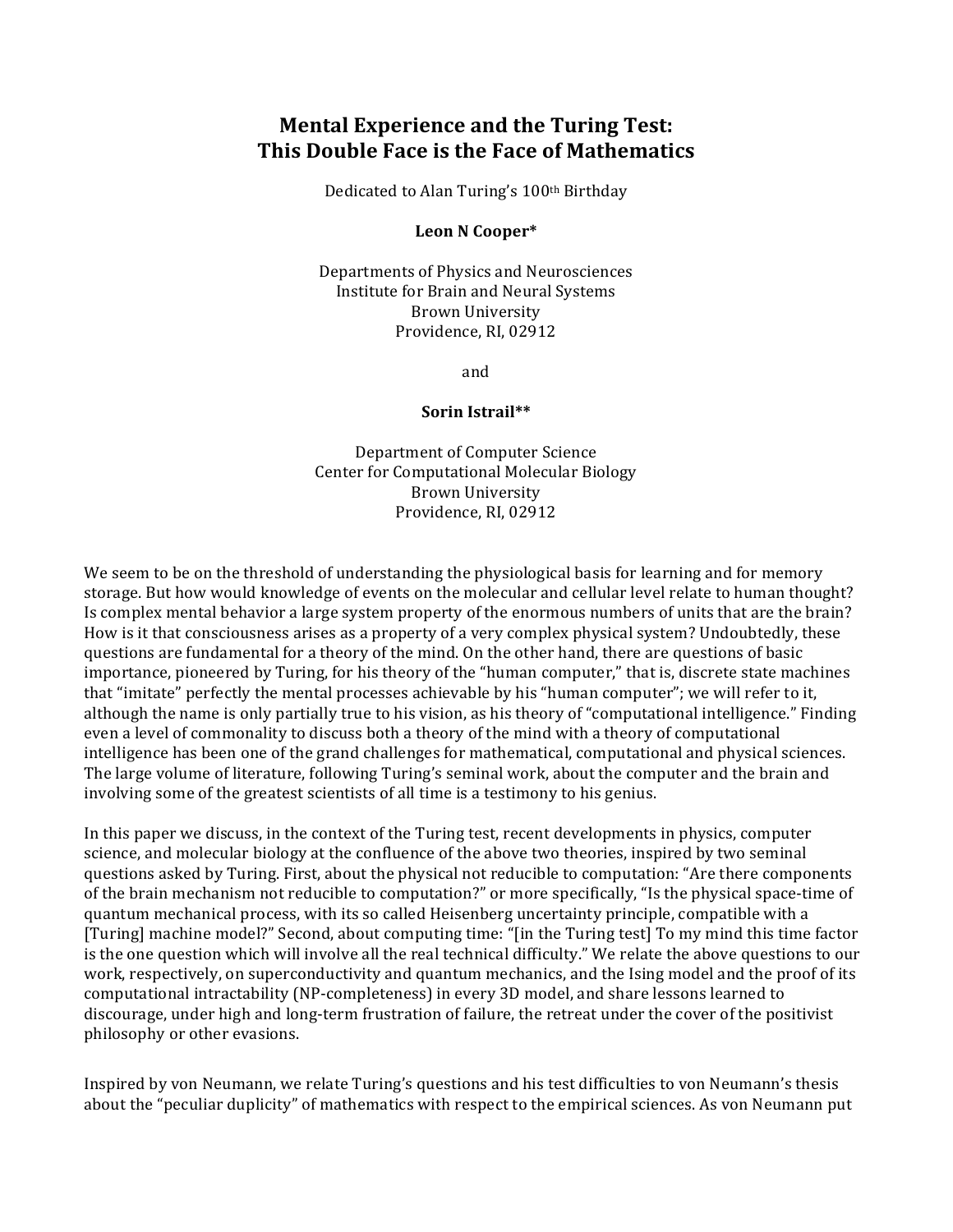it: "This double face is the face of mathematics." With a non-*a priori* concept of truth "the very concept of 'absolute' mathematical rigor is not immutable. The variability of the concept of rigor shows that something else besides mathematical abstraction must enter into the makeup of mathematics... something nonmathematical, somehow connected with the empirical sciences or with philosophy or both, does enter essentially…"

------------------------

- **1.'The'Turing'Test**
- **2.'Turing's'Questions**
- **3.'Turing's'Physical'vs. Computational'Question'and'Theory'of'Mind'**
- **4.'Turing's'Time'Factor'Question and'Computational'Intractability**
- **5.'Von'Neumann's'Double'Face'of'Mathematics**
- **6.** Charging on

### **1.'The'Turing'Test**

In the 1950 paper "Computing Machinery and Intelligence," Turing proposed what was later coined "the Turing test." In the paper he asked:

"Can machines think? I believe to be too meaningless to deserve discussion. Nevertheless I believe that at the end of the century the use of words and general educated opinion will have altered so much that one will be able to speak of machines thinking without expecting to be contradicted. I further believe that no useful *purpose is served by concealing these beliefs.*" [Computing Machinery and Intelligence]

Clearly Turing's prophecy that "machines will eventually compete with men in all purely intellectual fields" came true by the end of his century. In 2010, IBM's Watson won its *Jeopardy* match against the television show's all-time human champions, and Apple iPhone's Siri "intelligence" makes you feel that "Promethean irreverence" that Turing referred to in his "Intelligent Machinery" paper. If Prometheus stole fire from Zeus and gave it to mortals, we now see "intelligence" stolen from mortals and given to machines!

Two of the common confusions in reading Turing's paper were pointed out by Chomsky, giving his fair renditions of Turing's views. "It would be a confusion to seek 'empirical evidence' for or against the conclusion that brains or machines understand English or play chess; say, by resort to some performance criterion. This seems a fair rendition of Turing's view. … The great artisan Jacques de Vaucanson did not seek to fool his audience into believing that his mechanical duck was digesting food, but rather to learn something about living things by construction of models, as is standard in the sciences. Turing's intentions seem similar in this regard." $1$ 

What follows is a discussion on both of these topics, the role of the empirical in mathematical modeling as well as physics and computer science aspects of the models.

## **2.'Turing's'Questions**

Turing's seminal work provided the much-needed formal definition of a computational procedure, and therefore, a mechanical proof in a formal logical system. Godel in 1964 praised his achievements:

 <sup>1</sup> Noam Chomsky, "Turing on the "Imitation Game," in *The Turing Test*, S. Shieber ed., pp. 317-321, MIT Press, 2004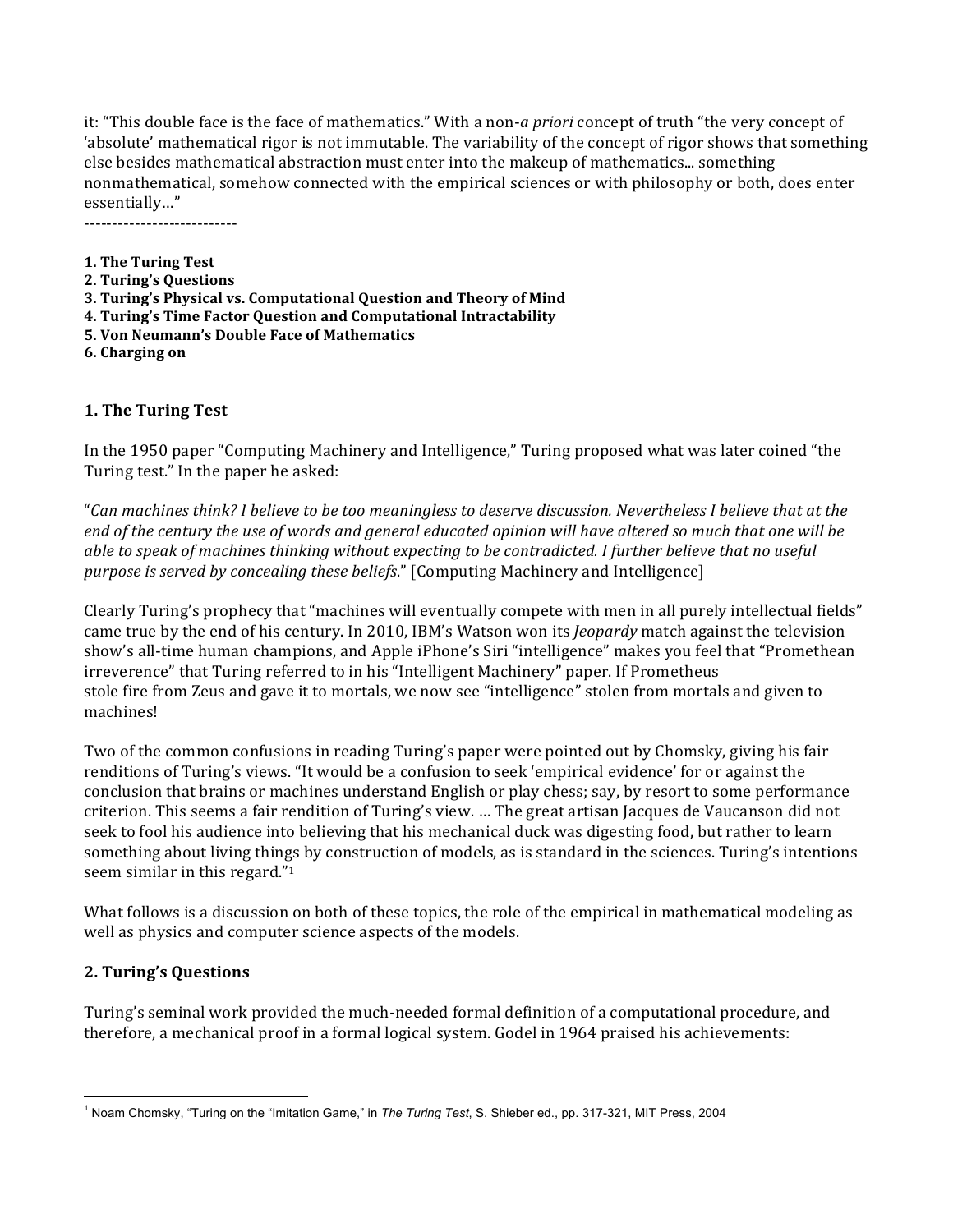"Due to A.M. Turing's work, a precise and unquestionable adequate definition of the general concept of formal system can now be given. … Turing's work gives an analysis of the concept of 'mechanical procedure' (alias 'algorithm' or 'computation procedure' or 'finite combinatorial procedure'). … A formal system can simply be defined to be any mechanical procedure for producing formulas, called provable formulas."

Turing asked a number of fundamental questions, which also shows his philosophical thinking about the mathematical and physical modeling for the brain. His work was clearly aligned with a dichotomy: "the computational" (or "mechanical thought") is defined by the Turing machine to be rooted in finiteness of the mechanical procedure's number of steps, and "the physical" -- although, as his biographer A. Hodges notes<sup>2</sup>, only one sentence in all his work asks about the physical not reducible to computational. To have further insight into this separation, concepts such as consciousness and free will were not, in his view – expressed especially after his post-war work -- phenomena belonging to the computational component.

T1. "What is the physical mechanism of the brain?" The brain mechanism he thought of as a finite set of rules, doing one step at a time.

T2. "Is the physical space-time of quantum mechanical processes, with its so-called Heisenberg uncertainty *principle, compatible with a [Turing] machine model?"* The action of the brain must be computable – he adds "quantum mechanics" in his 1951 BBC radio talk presenting his famous 1950 paper "Computing machines" and intelligence" in Mind, 49, 433-460. His biographer, A. Hodges, comments that "this is the *only* sentence" in all of Turing's work that points to something physical that may not be reducible to computable action."

Turing's zest for the hardest problems shows again, in his wish list, to find approximations for quantum mechanics, which although modeled then and now mathematically within a space with infinitely many dimensions – he wanted a new quantum mechanics theory with finitely many dimensions (about 100) aiming at making quantum mechanics fully predictable and perhaps more finite.

Turing machines are rooted in the concept of "doing one step at a time," but here also the quantum mechanics' wave-function vis a vis macroscopic observation enters the picture.

## T3. "Are there components of the brain mechanism not reducible to computation?"

T4. *"Brain behavior should in principle be predictable by calculation"* although computational simulation, as is usually done with a concept of pseudo-randomness, was not adequate; he asked, "What does" *computational 'simulation' mean?"* He hinted at the physics definition of "random" instead. He was "wondering whether any machine can do as much as the brain."

"This machine [the brain] should be the sort whose behavior is in principle predictable by calculation," Turing said. "We do not know how any such calculation should be done and Sir Arthur Eddington on the account of indeterminacy in quantum mechanics claims that no such prediction is even theoretically possible."

T5. The time factor in the Turing test. "*To my mind this time factor is the one question which will involve all* the real technical difficulty."

# **3. Turing's'Physical'vs. Computational'Question'and'Theory'of'Mind'**

 <sup>2</sup> A. Hodges, *The Enigma*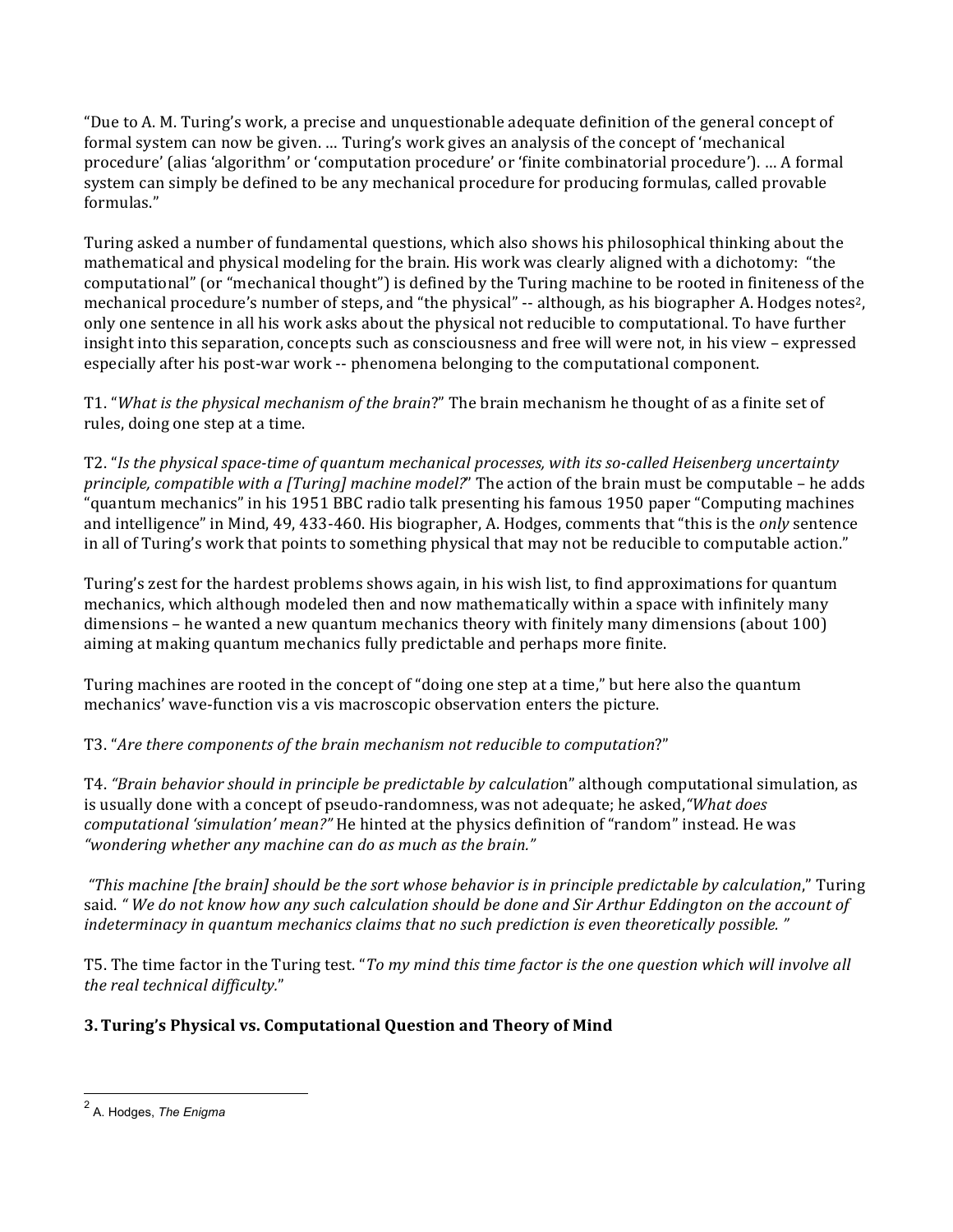It has been obvious to many of us for quite a while that the brain is only marginally a computing system. It is no more designed for logic or reason than the hand is designed to play the piano. If it is designed at all, the design concerns survival and, in an ordered world, survival is enhanced by rapid (even if occasionally incorrect) decision-making.

Through years of painful education, somehow, our brain has achieved the ability to reason and execute rules as well as to associate. (It seems clear that association is much easier and more natural than reasoning – the preserve of some of our more cerebral types.<sup>3</sup>) We say somehow because it is not yet all worked out (there are, of course, major areas of current research directed toward determining precisely how visual and other information processing are achieved) but, perhaps conceptually, it is there.

Having designed such a system (its practical and commercial value aside), do we have a machine (a generalized Turing machine?) that thinks? In effect, this is the question the Turing test is designed to evade – an evasion due, in part, to an excess of positivism – a fear of and/or aversion to mentalism or assumptions about the internal workings of the mind that cannot be directly verified by experience. It is an evasion that, in our opinion, is totally contrary to the nature and purpose of scientific thinking.

Successful science has given us just such machines (actual or conceptual) that work behind the actual events. The greatest include Newton's laws, Maxwell's equations and Schrodinger's equation. Such entities as molecules and/or atoms were assumed to exist (an assumption that was vigorously contested in the 19th century with positivistic-type arguments) long before they were "seen." It is not necessarily the case that every element of the "behind the scenes" machinery can be directly observed. In quantum mechanics, for example, the wave function is not directly observable. The consequences of this sometimes invisible machinery can, however, be put into correspondence with experience. The essence of the positivist argument (as actually employed by Einstein and Heisenberg) is not that we cannot introduce entities that are not directly observable but, rather, that if an entity is not observable (e.g. absolute time in special) relativity or simultaneous position and momentum in the quantum theory) it need not appear in theory.

Thus a satisfactory theory of mind not only is allowed but, in our opinion, requires the introduction of mental entities. We will be satisfied only when we see before us constructs that can have mental experience, when we see how they work, how they come about from more primitive entities such as neurons.

All of this can be summarized by saying that the Turing test is not sufficient. At best, it provides a perfectly responding "black box" but no knowledge of how it all works - and that, in our opinion, is just the knowledge we want.<sup>4</sup>

What is more surprising, perhaps, is that for what is hardest to understand, the origin of the complex of mental experience: consciousness, awareness of ourselves, feeling, passing the Turing test is not necessary. Nothing in the perfect machine response gives us any indication of how much experience comes about. Or

 $3$  Among the glories of human intellectual achievement is, from the hazy associations that are the natural capacity of the brain, just this creation and successful application to messy real-world situations of precise language (to make what is said depend on what was said before) and logical reasoning. In a *fin de siècle* copout, a California update of dialectical materialism, Hegel come to Los Angeles, we witness a seasonal twist of intellectual fashion that heralds fuzzy logic (a sometimes useful engineering tool), recently become fuzzy thinking as more appropriate than Aristotelean logic to describe the less than sharp boundaries of the real word. Thus it is proposed that we convert the razorsharp distinctions of the trained and athletic mind to the indistinct muttering and imprecise groping of the intellectual couch potato, that to the complexities of the world we add the

We could, of course, take the black box apart to investigate the sequence of instructions that gave us all of the right answers. It remains an open question whether this would necessarily shed any light on the phenomenon of mental activity.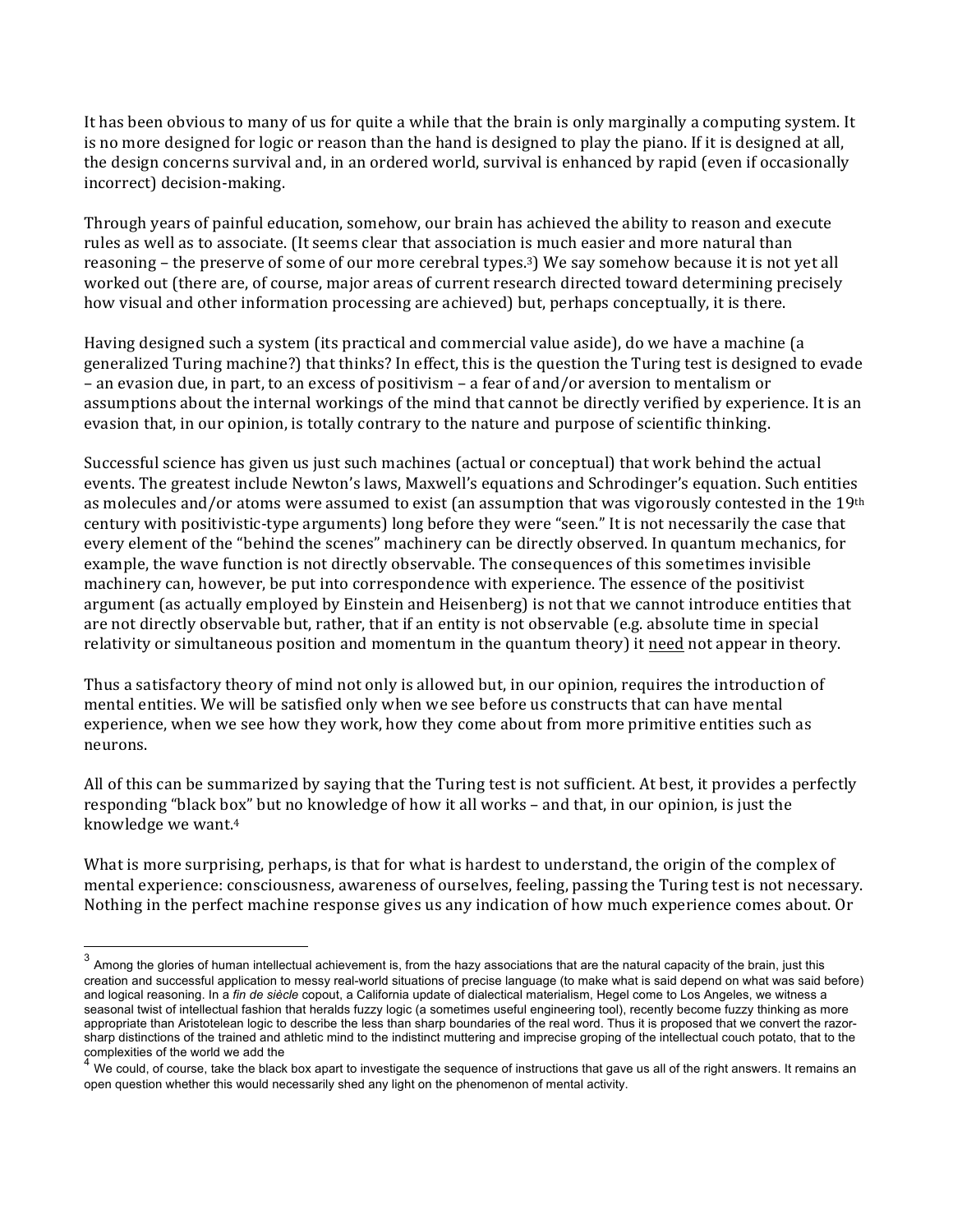in the words of the late philosopher Hans Jonas, "The capacity for feeling, which arose in all organisms, is the mother value of all."

The deepest error and what may be most misleading is the attempt to equate the activity of the brain with a reasoning system. A more appropriate view is that of Albert Szent-Gyorgi:

"The brain is not an organ of thinking but an organ of survival, like claws and fangs. It is made in such a way as to make us accept as truth that which is only advantage. It is an exceptional, almost pathological constitution one has, if one follows thoughts logically through, regardless of consequences. Such people make martyrs, apostles, or scientist, and mostly end on the stake, or in a chair, electric or academic."

For the understanding of mental behavior as consciousness or feeling, it is thus clear that the Turing test is not only not necessary but is totally irrelevant. One can reason, or at least perform logical operations, without feeling: Mechanical calculators do it all the time. Dogs and cats (even turtles, probably) feel but can't answer many questions. $5$ 

Let us then put this famous and ingenious criterion to rest and confront again the underlying problem. Can we understand the human mind (all of its components: reasoning, feeling, self-awareness) and its presumed origin in that biological organ, the brain? Could we, in the extreme, construct a machine that was conscious? (Whether a machine in this sense could be a Turing machine we will leave for others to answer.) What are the steps required so that a machine (algorithmic or not) can experience mental activity? The non sequitur "How would we know?" is an evasion. (How do we know anything?) Whether we can be sure that another creature and/or a machine is conscious is independent of the understanding of how it is that consciousness arises as a property of a very complex physical system. This, not reasoning power, is the profoundest mystery surrounding that biological entity, the brain.

What has made this problem even more perplexing is the confusion of the various components of mental activity, the failure to distinguish what we believe we know – at least in principle – from what we do not yet understand. Although it is true that we are still far from understanding, for example, how the visual system processes and sorts information, such questions can be precisely formulated and it seems reasonable to believe that answers can be constructed from materials available. The same might be said for reasoning (logical and otherwise). But what is the source of our mental experience - our conscious awareness?

Mental awareness or consciousness themselves have many components, some easy to understand, some still incomprehensible: an on-off switch; memory in storage, memory in play; the distinction between ourselves and the external world (still the subject of vast philosophical cerebration) are, we believe, easily understood.

In Turing's work the computational and the physical visit each other and this dance is at the heart of the synergies of the computational with the theory of mind. Von Neumann's concept of "complication" although in need of development of a full theory of it gives a computational theorem about the emergence of a systems property at a certain level of complexity of organization, with obvious similarities with mental entities, which he is able to define formally in the context of another biological process of high complication: self-reproduction. The ending paragraph from his "The General and Logical Theory of Automata" charges the course of a systematic theory of automata and the threshold between degenerative and self-supporting.

 $<sup>5</sup>$  In Turing's defense (if he needs a defense), we should note that such mental behavior was not what he had in mind. His concern was the</sup> output of human reasoning – not human feeling.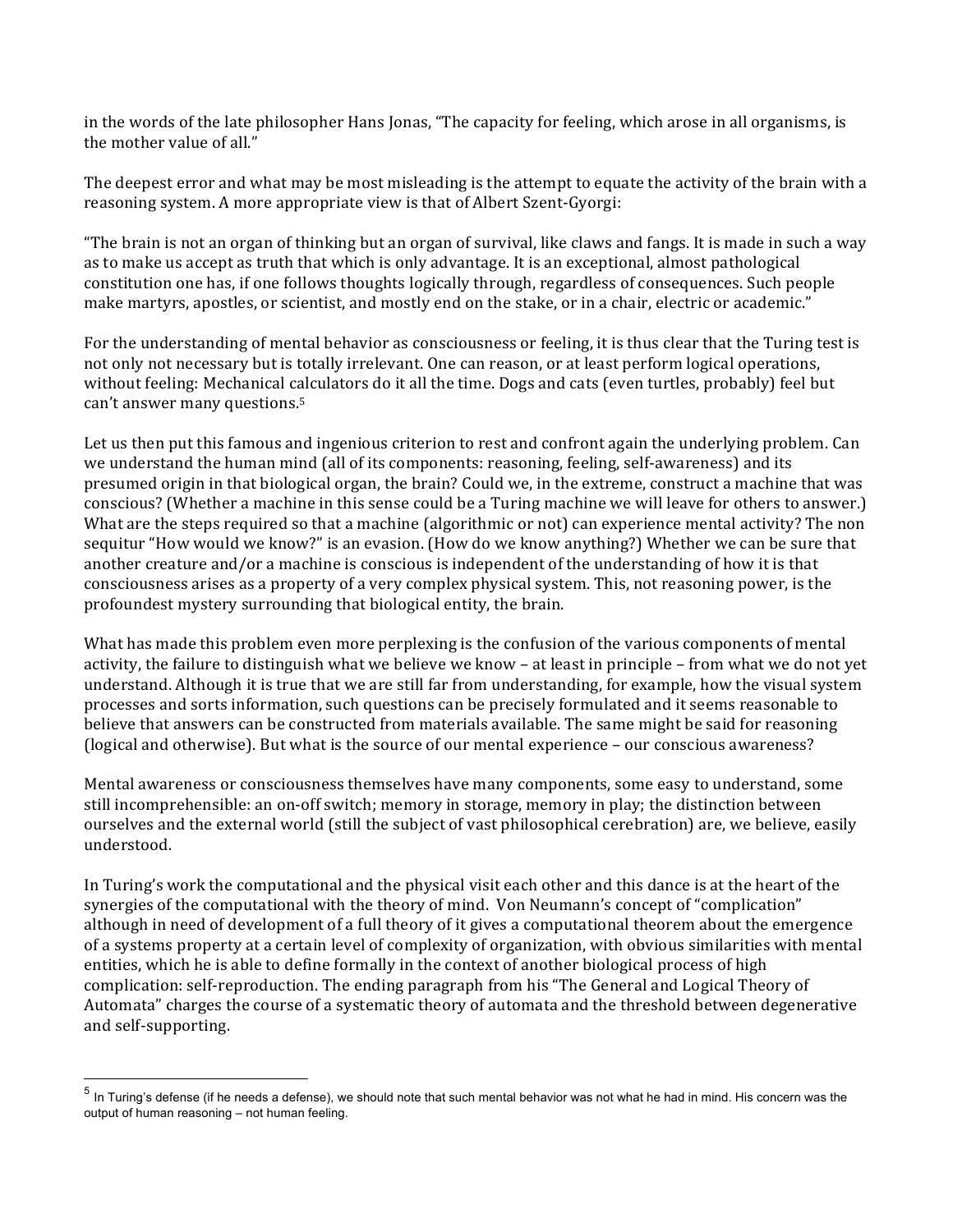"All these are very crude steps are in the direction of a systematic theory of automata. They represent, in addition, only one particular direction. That is, as I indicted before, the direction towards forming a rigorous concept of what constitutes 'complication.' They illustrate that 'complication' on its lower levels is probably degenerative, that is, that every automaton that can produce other automata will only be able to produce less complicated ones. There is, however, a certain minimum level where this degenerative characteristic ceases to be universal. At this point, automata, which can reproduce themselves, or even construct higher entities, become possible. This fact, that complication, as well as organization, below a certain minimum level is degenerative, and beyond that level can become self-supporting and even increasing, will play an important role in any future theory of the subject." [The General and Logical Theory of Automata, 1948]

### ((((((((((**3.2'The'regulatory'genome'and'the'computer:'molecular'mechanisms for'"memory"''**

*The Regulatory Genome.* Knowledge of the molecular biology mechanisms of cell regulation, especially genomic cis-regulatory systems and gene regulatory networks, governing all cells, is now available, revealing the cell regulatory mechanism – and for those cells of the nervous system they are key parts of the "neural mechanism." Our paper, "The regulatory genome and the computer," with Eric Davidson of California Institute of Technology, [19] the foremost experiment biologist in gene regulatory networks and the regulatory genome, is written in the same compare-and-contrast format as "The Computer and the Brain," as a homage to von Neumann's last book written in large measure on his deathbed. In it, we present a first comprehensive view of the information processing capability of the genomic regulatory system of the cell. Davidson's experimental work is focused exclusively on *causality*, as the exquisite genomic regulatory mechanisms, locked down by evolution, can only be revealed through experimental DNA perturbations. In this respect, for the biological cell, Davidson's work stands out as the flagship work on causality-based systems, as articulated by Einstein in 1953. "Development of Western science is based on two great achievements: the invention of the formal logical system (in Euclidean geometry) by the Greek philosophers, and the discovery of the possibility to find out causal relationships by systematic experiment (during Renaissance)." Our paper brought together a full information processing system view, building on our decade-long collaboration focused on genomics, logic functions of the genomic cis-regulatory code, and transcriptomics.

In short, there are many thousand of cis-regulatory modules -- DNA regions upstream of genes a few thousand bases long -- in animal genomes that are "wired" together into very large networks that control biological processes of such development. Each cis-regulatory module is an "information processor" and each gene is controlled by several cis-modules; then the genes and their cis-modules are assembled in gene regulatory networks. Each cis-module has "inputs" which are transcription factor proteins that bind to short DNA subsequences of the cis-module. The communication of information is done by means of diffusion of transcription factors as opposed to pre-organized wires in the electronic computer. The design principles are dramatically different in respect to time, speed, synchrony-asynchrony, memory, hardware and software, parallel computing processors, as well as fascinating new concepts of fault-tolerance.

Von Neumann: "Not the language of mathematics but the language of the brain." Without question mathematics is the foundation of the design of our electronic computers -- from PCs and cell phones to supercomputers, a.k.a. von-Neumann architecture computers. The information processing system of the cell shows that the logical elegance, of mathematical language nature, for the world of the Turing-von Neumann electronic computers is totally different than the world of the "genomic computer." If the electronic computer is relying on a decisive separation of key design components and concepts such as hardware-software, time-memory, synchrony-asynchrony, sequential-parallel, rigid-evolving, discretecontinuous, what characterizes the cell information processing is exactly the lack of such separation, in fact, an intertwining of the dualities, with dramatically different concepts where separation boundaries are no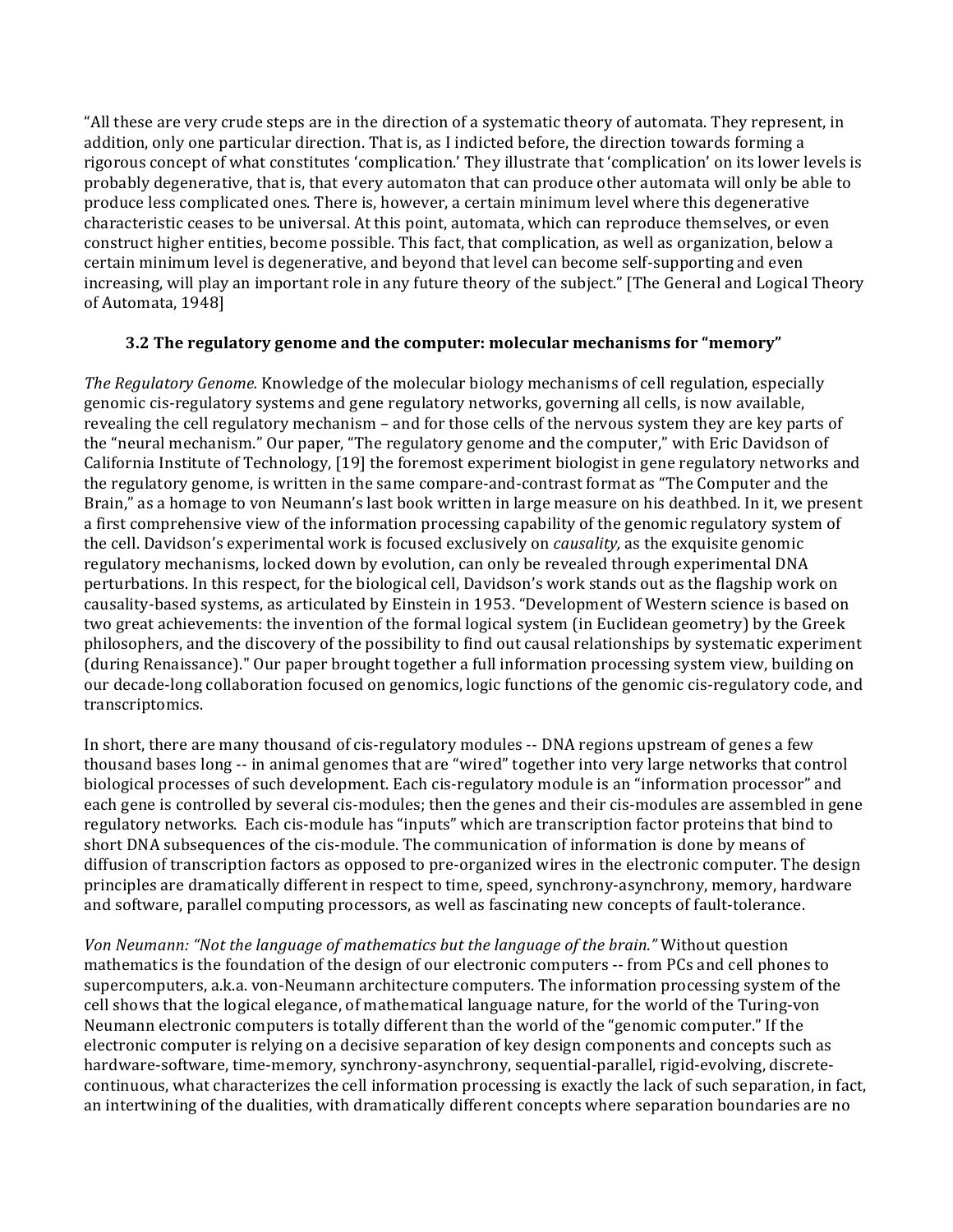longer well-defined. A most relevant bottleneck for all electronic computers, the so-called "von Neumann" bottleneck," subject to intense research to overcome it in future designs, with no solution in hand yet, is elegantly resolved in the biological world so information processing there is free of it.

## **4. Turing's'Time'Factor'Question'and'Computational'Intractability**

Turing observed, reflecting of the "Turing test" technical difficulties, that computational complexity, or how he put it, "the time factor", is where "all real technical difficulty is" (emphasis is ours). *To my mind this time* factor is the one question which will involve all the real technical difficulty."

Computational complexity is now a major research area of computer science, achieving millennium stability (to paraphrase von Neumann's comment on Geometry which achieved "bimillennial stability") with the key concept, NP-completeness, and the problem P=?NP recognized as one of the seven Millenium Problems – unresolved problems of the highest diificulty that will shape the mathematical landscape of the 21st century.

Turing would have liked the concept of NP-completeness – computational problems that apparently have only exponential algorithms for their solutions, which means for regular size of instances, the solutions is requiring very large time, of scales of millions of years, not available to human timelines. He would have liked to estimate and approximate those answers. Like his "Turing second large number" that he estimated: the "Shakespeare" number N was such that  $1/N$  is the probability that "this piece of chalk will jump from my hand and write a line of Shakespeare on the board before falling to the ground."

One of the most celebrated NP-complete problems, the problem of obtaining analytical closed form solutions for the three-dimensional Ising Model, has this property for every 3D model.<sup>6</sup> The relationship of the time factor in the Turing test and computational intractability is a theme of much reflection and requires a separate analysis.

### **5.'Von'Neumann's'"This'Double'Face'is'the'Face'of'Mathematics"**

Von Neumann presented his thesis on the duality and inseparability of mathematics as empirical and nonempirical science. "The most vitally characteristic fact about mathematics is, in my opinion, its quite peculiar relationship to the natural sciences. ... In modern empirical sciences it has become more and more a major criterion of success whether they have become accessible to the mathematical method or to the near-mathematical methods of physics. Indeed, throughout the natural sciences an unbroken chain of successive pseudomorphoses, all of them pressing toward mathematics, and almost identified with the idea of scientific progress, has become more and more evident. Biology becomes increasingly pervaded by chemistry and physics, chemistry by experimental and theoretical physics, and physics by very mathematical forms of theoretical physics. ... This double face is the face of mathematics, and I do not believe that any simplified, unitarian view of the thing is possible without sacrificing the essence."<sup>7</sup>

 <sup>6</sup> S. Istrail, Statistical Mechanics, Three-Dimensionality and NP-Completeness: I. Universality of Intractability of the Partition Functions of the Ising Model Across Non-Planar Lattices, Proceedings of the 32nd ACM Symposium on the Theory of Computing (STOC00), ACM Press, p.<br>87-96, Portland, Oregon, May 21-23, 2000

 $3<sup>7</sup>$  "The Mathematician," John von Neumann 1947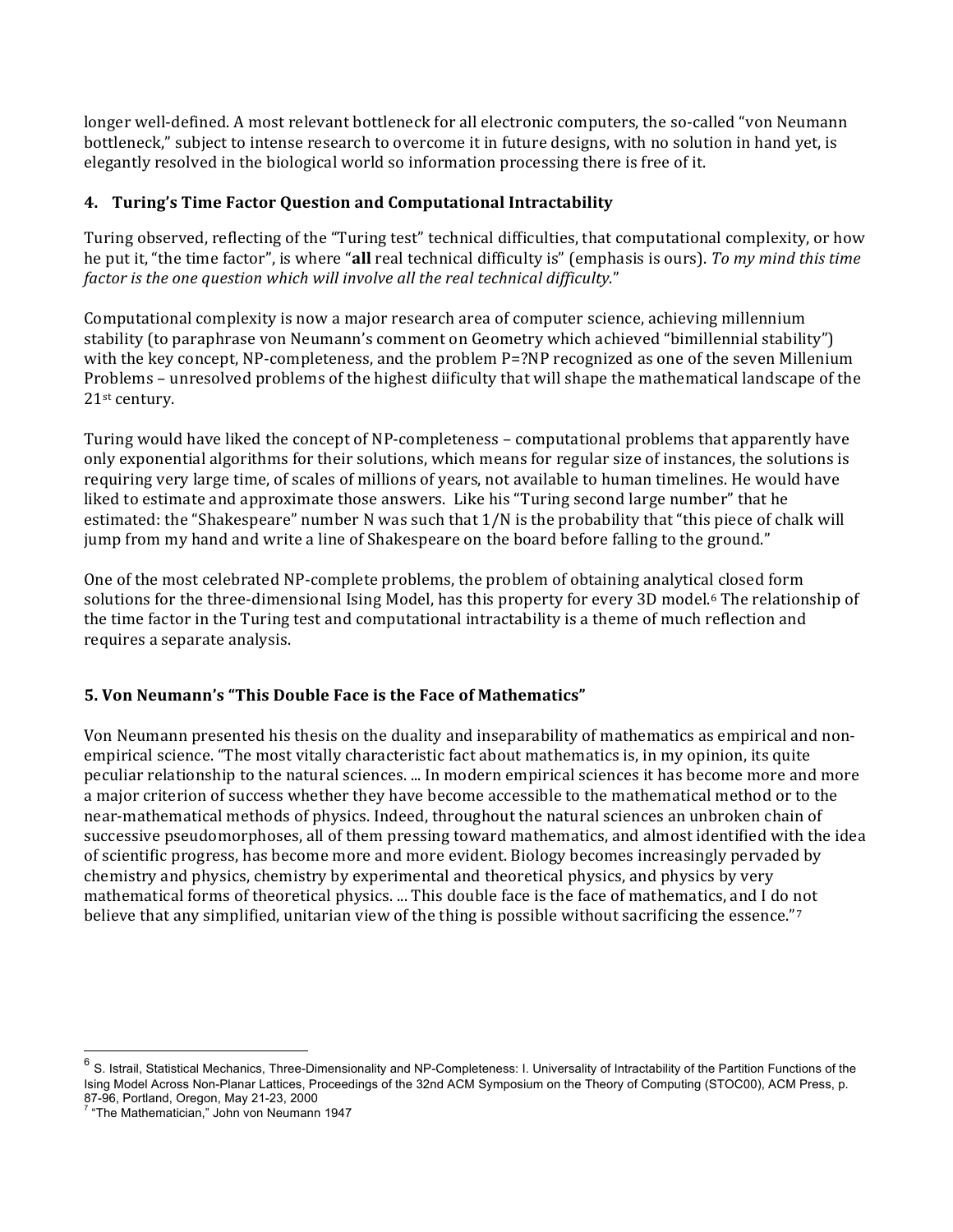The difficulties with the Turing test could be seen at the heart of such duplicity, and attempts at disentangling the computational and the physical of the brain models would have a tremendous challenge to face as much of it would come from this duplicitous inseparable unitarian view.<sup>8</sup>

As von Neumann warned us:

"... the very concept of 'absolute' mathematical rigor is not immutable. The variability of the concept of rigor shows that something else besides mathematical abstraction must enter into the makeup of mathematics. ... Something nonmathematical, somehow connected with the empirical sciences or with philosophy or both, does enter essentially..."

# **6.'Charging'On**

These questions are sufficiently difficult so that we have been subjected to the usual evasions – Cartesian dualisms: variations of homunculus proposals; solutions of one mystery by invoking another: consciousness arises in the quantum measurement process or where gravity meets quantum theory; total refusal to confront the issue: consciousness arises "somehow" when a machine executes the proper algorithmic processes; total retreat under the cover of positivist philosophy: how would we know if a machine were conscious... and so on.

We have heard such arguments before. They seem to be typical responses to the frustration of failure in attacking really difficult scientific problems. First try and fail. Follow this by proving a solution is impossible or irrelevant. Toy with the notion that a new law of nature is involved. Then, when the solution is found, complain that it is really trivial or (even better) that it was suggested in some obscure comment once made in a paper you published a long time ago.

On a personal note , one of us (L.N.C) experienced all of this in the course of developing a theory of superconductivity,  $9$  also a complex and subtle consequence of an interacting many-component system, in this case the quantum mechanics of electrons in a metal. After the fact, one rather well-known physicist expressed his disappointment that "such a striking phenomenon as superconductivity [was]... nothing more exciting than a footling small interaction between electrons and lattice vibrations" – thus missing the point in operatic style.

It could turn out that we must invoke a new "law of nature": pour the conscious substance into the machine – a position not unfriendly to a common view of mankind in its emerging years. But the conservative scientific position is to attempt to construct this seemingly new and surely very subtle property from the materials available – those given to us by physicists, chemists and biologists (as has been done many times before: celestial from earthly material, organic from inorganic substances, the concept of temperature from the motions of molecules – and so on). If this cannot be done (perhaps one could be patient enough to give us a couple of years to try) then we will genuinely have made one of the profoundest discoveries in the history of thought – consequences of which would shape and alter our conception of ourselves in the deepest way. $10$ 

 <sup>8</sup> "The Mathematician," John von Neumann 1947

<sup>&</sup>lt;sup>9</sup> Microscopic Quantum Interference Effects in the Theory of Superconductivity- Nobel Lecture, December 11, 1972; http://www.nobelprize.org/nobel\_prizes/physics/laureates/1972/cooper-lecture.html

<sup>&</sup>lt;sup>10</sup> A distinction must be made between a new assumption, an entirely new entity (the equivalent of the addition of Euclid's fifth or parallel axiom to the first four that distinguishes between Euclidean and non-Euclidean geometries) and an unexpected and non-inevitable construction from the materials available (e.g. living creatures from chemicals or novels from letters). These latter are often highly dependent on initial conditions. Even temperature, a seemingly straightforward construction from kinetic theory and statistical mechanics, requires equilibrium systems.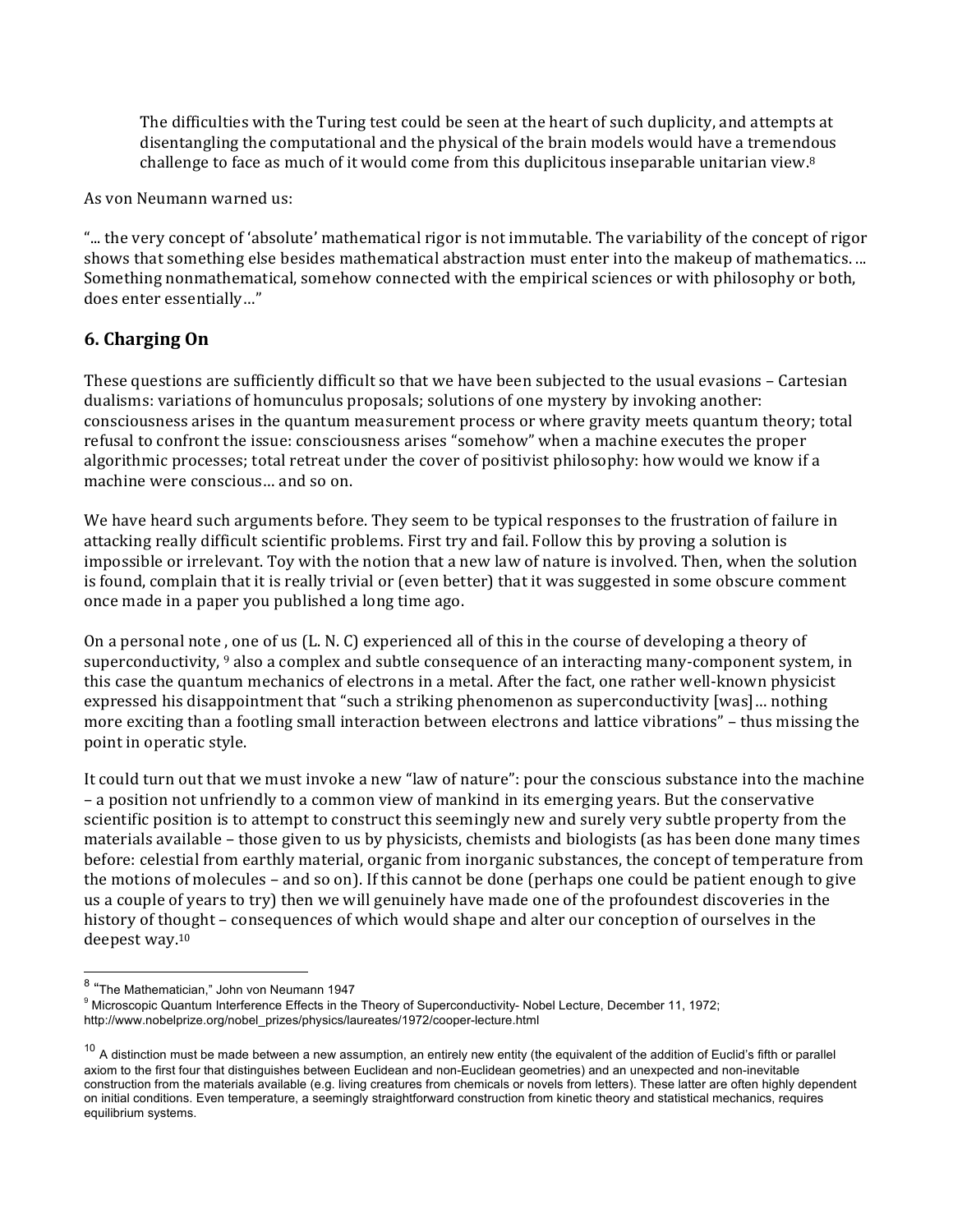In another personal experience, concerning the provability of NP-completeness of the Ising model for every 3D model. one of us (S. I.) observed and recorded the despairs expressed by the greats of physics and mathematics when explicit analytical formulas were not available, despite the invention of new methods of extraordinary depth by a dream team of scientists working on it – Feynman, Fermi, Fisher, Temperley, Kac, Onsager (our) former Brown University colleague, and Nobelist as well).<sup>11</sup> Well, computational complexity as defined by  $NP$ -completeness, is at a more fundamental of the fundamental number of steps required for a computational solution in the Turing sense, for which no computational method can evade.  $12$ 

Here is a glance at the helplessness feelings of that era:

"The three-dimensional case does exhibit a phase transition but exact calculation of its properties has proved hopelessly difficult. The two-dimensional case ... was solved by Lars Onsger in 1944. Onsager's solution, a veritable 'tour de force' of mathematical ingenuity and inventiveness, uncovered a number of surprising features and started a series of investigations, which continue to this day. The solution was difficult ... and George Uhlenbeck urged me to simplify it. 'Make it human' was the way he put it. ... Even Feynman got into the act. He attended two lectures I gave in 1952 at Caltech and came with the clearest and sharpest formulation of what was needed to fill the gap. The only time I have ever seen Feynman take notes was during the two lectures. Usually, he is miles ahead of the speaker but following combinatorial arguments is difficult for all mortals." -- Mark Kac 1968

The prospect that such a program could be carried out elicits occasionally paranoid reactions: cries of reductionism or, as expressed by John Lucas of Oxford, "the rubbishing of human experience."

As for reductionism, we have always been somewhat mystified as to what the fuss is about. Scientists (as mentioned above) have been constructing seemingly new and elevated entities from base material as part of their daily exertions since Thales showed us the way. When such a construction cannot be made, something new must be added. There seem to be no shortage of voices advising us to add that something new before we have had a reasonable chance to construct from the old. We advise patience, along with the reminder that our brain is programmed to jump to conclusions.

The rubbishing of human experience is a greater concern since no small number of the *nouvelle vague* computer and robotic types seem only too happy to do just that. To us this appears to be a reflection of the joy they have experienced and the wisdom they have gained in their passage through this vale of tears. The value we place on our own experience is something we determine ourselves and would never (we hope) forfeit to any machine or in fact (except to a limited extent) to anyone else. This value is completely independent and totally unaffected by any "reductionist" explanation of how our mental activity comes about. No more than a detailed knowledge of the chemistry of digestion affects our appreciation of the product of a great chef or the bouquet of a fine wine.

Well then how, from materials made available to us by unrepentant reductionists: electrons, protons, atoms, molecules, DNA, RNA, receptors, enzymes, proteins, membranes, neurons, axons, dendrites, synapses ..., can we construct an entity that has mental experience?

<sup>&</sup>lt;sup>11</sup> S. Istrail, Statistical Mechanics, Three-Dimensionality and NP-Completeness: I. Universality of Intractability of the Partition Functions of the Ising Model Across Non-Planar Lattices, Proceedings of the 32nd ACM Symposium on the Theory of Computing (STOC00), ACM Press, p.<br>87-96, Portland, Oregon, May 21-23, 2000

S. Istrail, Statistical Mechanics, Three-Dimensionality and NP-Completeness: I. Universality of Intractability of the Partition Functions of the *Ising Model Across Non-Planar Lattices*, **Proceedings of the 32nd ACM Symposium on the Theory of Computing (STOC00)**, ACM Press, p. 87-96, Portland, Oregon, May 21-23, 2000